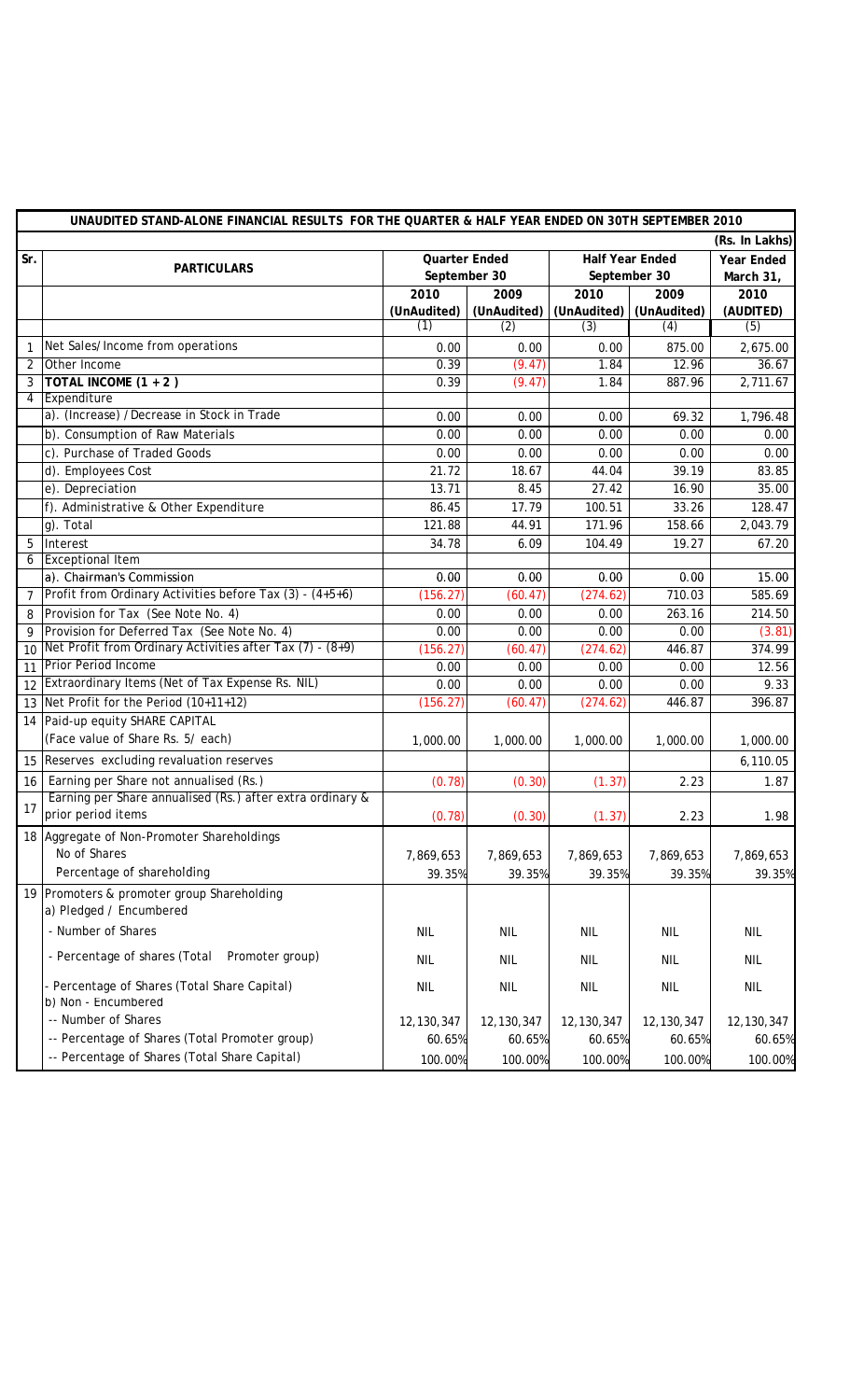## **Note:**

1 Statement of Assets and Liabilities as per Clause 41 (I) (ea) of the Listing Agreement for the half year ended 30th September 2010. **(Rs. in Lakhs)**

|                |                                            | Half Year Ended September 30 |                   |  |  |
|----------------|--------------------------------------------|------------------------------|-------------------|--|--|
| Sr.            |                                            | 2010                         | 2009              |  |  |
| No             | <b>PARTICULARS</b>                         | <b>Un Audited</b>            | <b>Un Audited</b> |  |  |
|                | (A) SOURCES OF FUNDS                       |                              |                   |  |  |
| 1              | ShareHolders' Funds:                       |                              |                   |  |  |
|                | (a) Capital                                | 1,000.00                     | 1,000.00          |  |  |
|                | (b) Reserves and Surplus                   | 5,835.44                     | 6,335.53          |  |  |
| $\overline{2}$ | Loan Funds                                 | 2,710.12                     | 506.51            |  |  |
| 3              | Deferred Tax Liability (Net)               | 319.01                       | 322.81            |  |  |
| 4              | <b>TOTAL</b>                               | 9,864.56                     | 8,164.86          |  |  |
|                | (B) APPLICATION OF FUNDS                   |                              |                   |  |  |
| 1              | <b>Fixed Assets</b>                        | 1,500.54                     | 293.05            |  |  |
| 2              | Investments                                | 3,172.90                     | 232.03            |  |  |
| 3              | Current Assets, Loan and Advances          |                              |                   |  |  |
|                | (a) Inventories                            | 5,504.03                     | 7,012.17          |  |  |
|                | (b) Sundry Debtors                         | 17.00                        | 17.00             |  |  |
|                | (c) Cash and Bank balances                 | 444.03                       | 1,754.27          |  |  |
|                | (d) Other current assets                   | 46.20                        | 0.25              |  |  |
|                | (e) Loans and Advances                     | 822.28                       | 1,670.89          |  |  |
|                |                                            | 6,833.54                     | 10,454.59         |  |  |
|                | 4 Less: Current Liabilities and Provisions |                              |                   |  |  |
|                | (a) Liabilities                            | 1,252.42                     | 1,411.27          |  |  |
|                | (b) Provisions                             | 389.99                       | 1,403.54          |  |  |
|                |                                            | 1,642.41                     | 2,814.81          |  |  |
|                | Net Current Assets (3 - 4)                 | 5,191.12                     | 7,639.77          |  |  |
|                | 5 TOTAL                                    | 9,864.56                     | 8,164.86          |  |  |